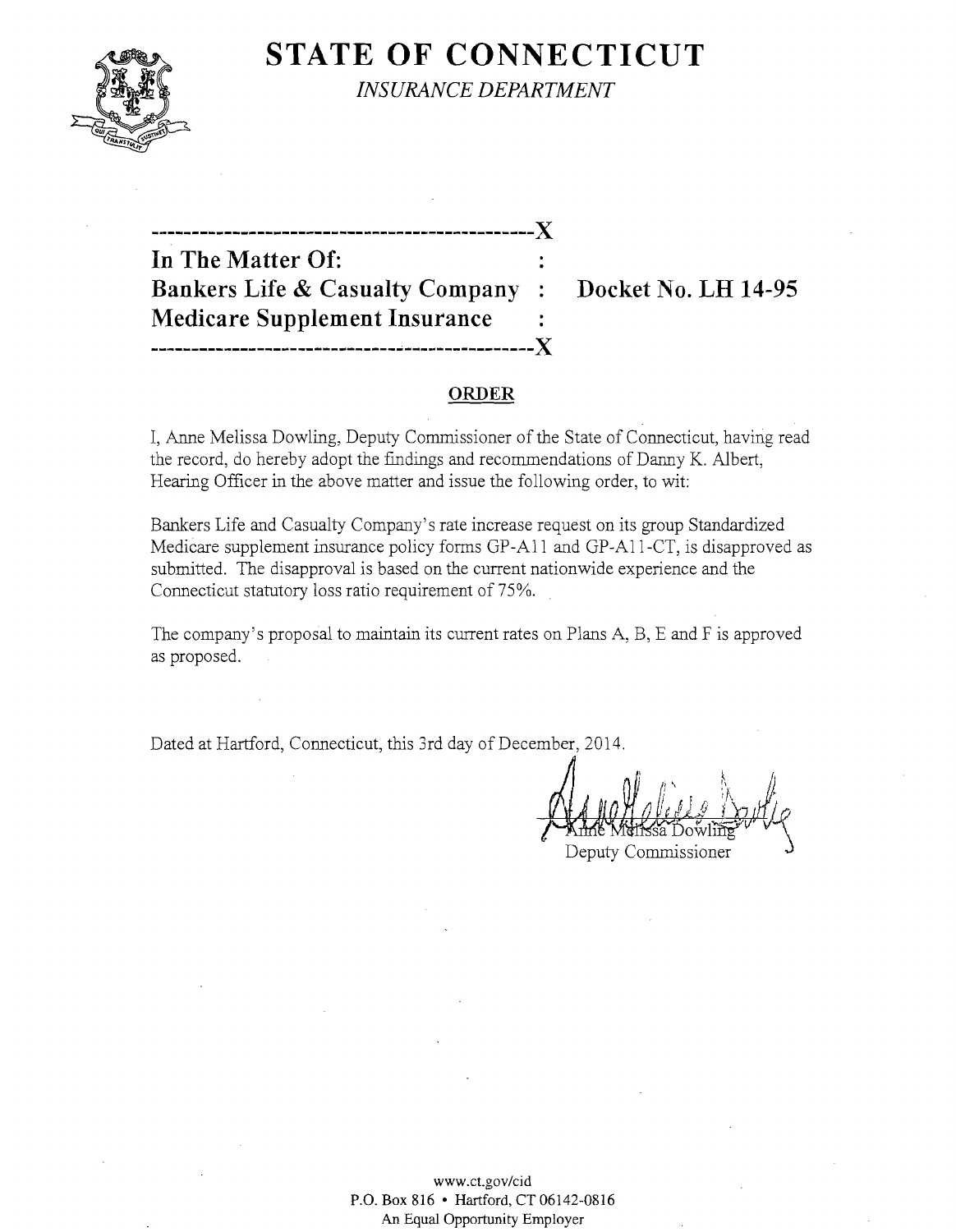

**STATE OF CONNECTICUT** 

*INSURANCE DEPARTMENT* 

------------------------------------

**In The Matter Of: Bankers Life & Casualty Company : Docket No. LH 14-95 Medicare Supplement Insurance -----------------------------------------------J(** 

# **PROPOSED FINAL DECISION**

## 1. **INTRODUCTION**

The Insurance Commissioner of the State of Connecticut is empowered to review rates charged for individual and group Medicare supplement policies sold to any resident of this State who is eligible for Medicare. The source for this regulatory authority is contained in Chapter 700c and Section 38a-495a of the Connecticut General Statutes.

After due notice a hearing was held at the Insurance Department in Hartford on November 18, 2014 to consider whether or not the rate increases requested by Bankers Life and Casualty Company on its group Standardized Medicare supplement business should be approved.

No members from the general public attended the hearing.

No representative from Bankers Life and Casualty Company attended the hearing.

The hearing was conducted in accordance with the requirements of Section 38a-474, Connecticut General Statutes, the Uniform Administrative Procedures Act, Chapter 54 of the Connecticut General Statutes, and the Insurance Department Rules of Practice, Section 38a-8-1 et seq. of the Regulations of Connecticut State Agencies.

A Medicare supplement (or Medigap) policy is a private health insurance policy sold on an individual or group basis which provides benefits that are additional to the benefits provided byMedicare. For many years Medicare supplement policies have been highly regulated under both state and federal law to protect the interests of persons eligible for Medicare who depend on these policies to provide additional coverage for the costs of health care.

Effective December 1,2005, Connecticut amended its program of standardized Medicare supplement policies in accordance with Section 38a-495a of the Connecticut General Statutes, and Sections 38a-495a-l through 38a-495a-21 of the Regulations of Connecticut Agencies. This program, which conforms to federal requirements, provides that all insurers offering Medicare supplement policies for sale in the state must offer the basic "core" package of benefits known as Plan A. Insurers may also offer anyone or more of eleven other plans (plans B through N).

> www.ct.gov/cid P.O. Box 816 • Hartford, CT 06142-0816 An Equal Opportunity Employer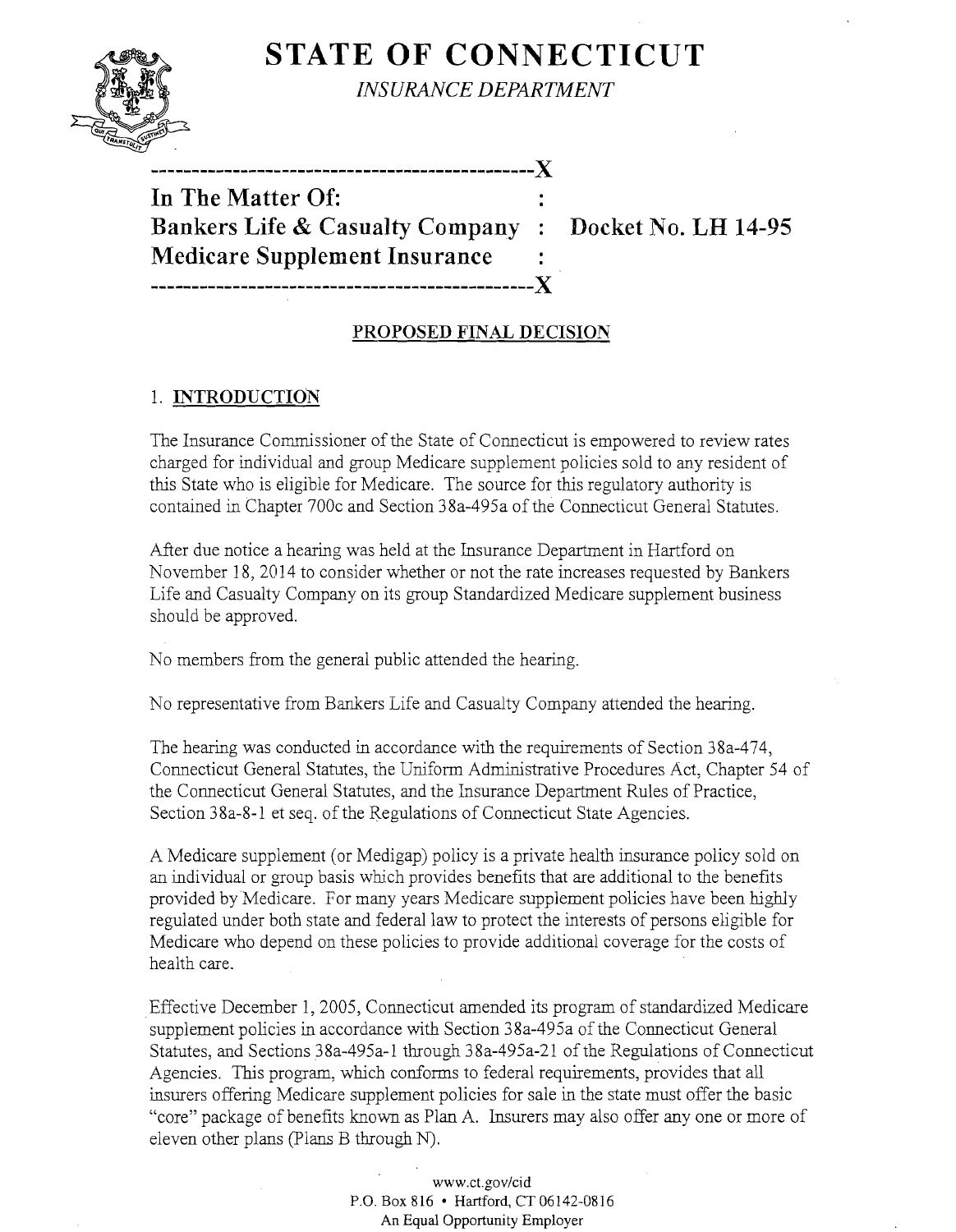Effective January 1,2006, in accordance with Section 38a-495c of the Connecticut General Statutes (as amended by Public Act 05-20) premiums for all Medicare supplement policies in the state must use community rating. Rates for Plans A through N must be computed without regard to age, gender, previous claims history or the medical condition of any person covered by a Medicare supplement policy or certificate.

The statute provides that coverage under Plan A through N may not be denied on the basis of age, gender, previous claims history or the medical condition of any covered person. Insurers may exclude benefits for losses incurred within six months from the effective date of coverage based on a pre-existing condition.

Effective October 1, 1998, carriers that offer Plan B or Plan C must make these plans as well as Plan A, available to all persons eligible for Medicare by reason of disability.

Insurers must also make the necessary arrangements to receive notice of all claims paid by Medicare for their insureds so that supplemental benefits can be computed and paid without requiring insureds to file claim forms for such benefits. This process of direct notice and automatic claims payment is commonly referred to as "piggybacking" or "crossover".

Sections 38a-495 and 38a-522 of the Connecticut General Statutes, and Section 3&a-495a-10 ofthe Regulations of Connecticut Agencies, state that individual and group Medicare supplement policies must have anticipated loss ratios of 65% and 75%, respectively. Under Sections 38a-495-7 and 38a-495a-10 of the Regulations of Connecticut Agencies, filings for rate increases must demonstrate that actual and expected losses in relation to premiums meet these standards, and anticipated loss ratios for the entire future period for which the requested premiums are calculated to provide coverage must be expected to equal or exceed the appropriate loss ratio standard.

Section 38a-473 of the Connecticut General Statutes provides that no insurer may incorporate in its rates for Medicare supplement policies factors for expenses that exceed 150% of the average expense ratio for that insurer's entire written premium for all lines of health insurance for the previous calendar year.

### **II. FINDING OF FACT**

After reviewing the exhibits entered into the record of this proceeding, the testimony of any witnesses, and utilizing the experience, technical competence and specialized knowledge of the Insurance Department, the undersigned makes the following findings of fact:

1. Bankers Life and Casualty has requested the following rate increases for policy forms GP-A11 & GP-A11-CT:

| Plan         | Rate Increase |
|--------------|---------------|
| $\Box$       | $4.0\%$       |
| $\mathbf{G}$ | $2.0\%$       |

- 2. Bankers is also requesting that the rates remain the same for Plans A, B, E and F.
- 3. These proposed rates are expected to satisfy the Connecticut regulatory loss ratio requirement of 75% for group policy forms.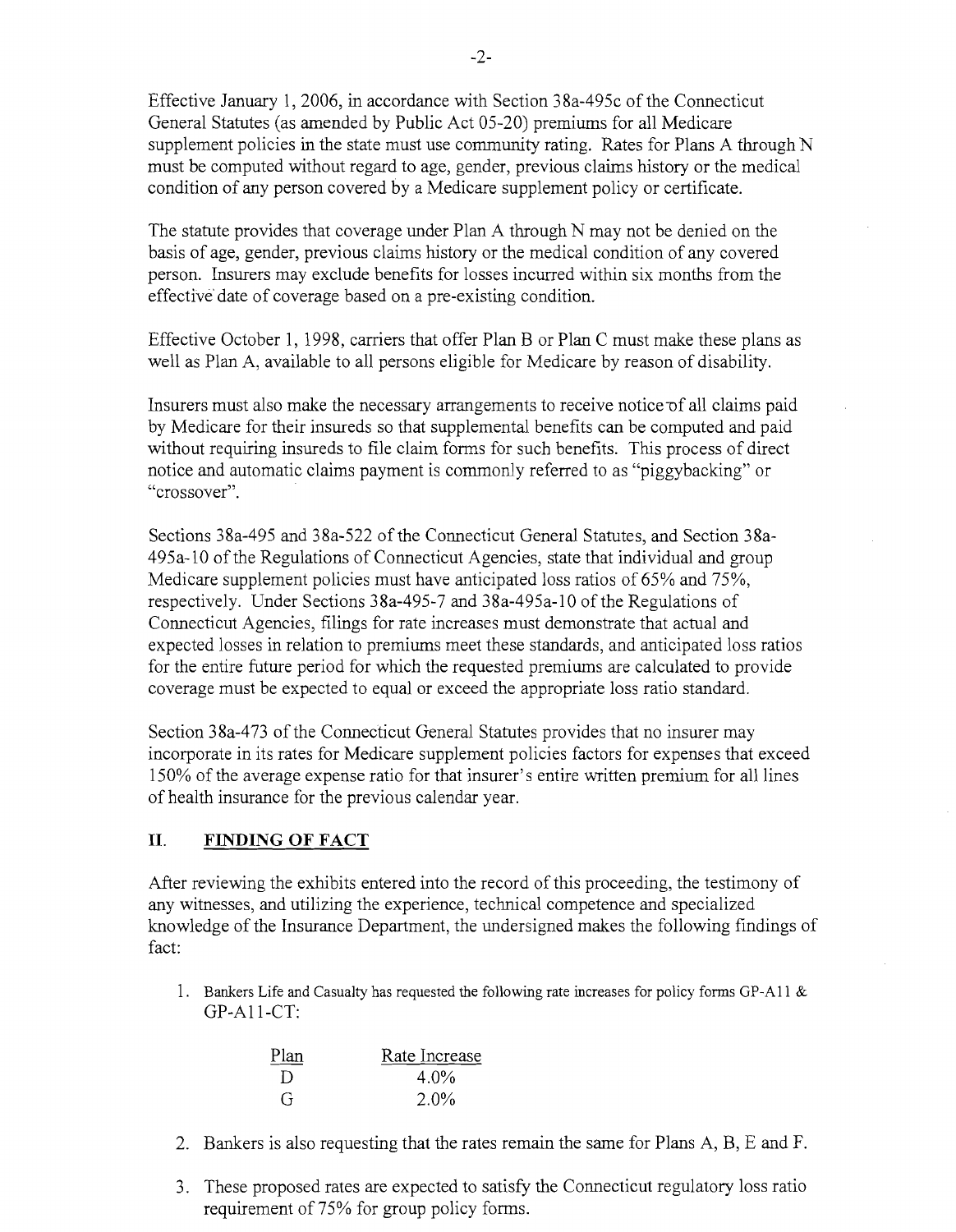- 4. The proposed rates are intended to be effective through year-end 2015.
- 5. Bankers certified that their expense factors are in compliance with Section 38a-473, C.G.S..
- 6. The company is complying with subsection (e) of section  $38a-495c$ , C.G.S., relative to the automatic claim-processing requirement (crossover/piggybacking).
- 7. The last rate increase approved for these forms ranged from 8.5% in 2006 for Plan A, 4.5% in 2014 for Plan B, 4.5% in 2011 for Plan D, 6,0% in 2010 for Plan E, 2,5% in 2014 for Plan F and 5.0% in 2011 for Plan G,
- 8. The following are in-force counts on a nationwide basis as well as Connecticut specific as of 6/30/14 by plan:

| Plan           | Connecticut | Nationwide |
|----------------|-------------|------------|
| Α              |             | 125        |
| $\overline{B}$ |             | 225        |
| D              | 35          | 1,391      |
| E              | 48          | 818        |
| F              | ς           | 4,399      |
| G              | O           | .793       |
| Total          | 102         | 8,751      |

9. The 2011, 2012, 2013 and inception-to-date loss ratios for Connecticut, by plan, are as follows:

| Plan  | 2011  | 2012    | 2013  | Inception |
|-------|-------|---------|-------|-----------|
| A     | 10.4% | $0.0\%$ | 3.9%  | 63.7%     |
| В     | 78.2% | 28.0%   | 74.4% | 136.0%    |
| D     | 58.2% | 86.2%   | 85.5% | 84.0%     |
| Ε     | 47.2% | 45.4%   | 68.3% | 77.3%     |
| F     | 95.0% | 74.3%   | 38.3% | 84.8%     |
| G     | 51.6% | 63.1%   | 37.9% | 74.1%     |
| Total | 56.6% | 62.1%   | 68.9% | 80.6%     |

10. The 2011, 2012, 2013 and inception-to-date loss ratios on a nationwide basis, by plan, are as follows:

| Plan  | 2011  | 2012  | 2013  | Inception |
|-------|-------|-------|-------|-----------|
| A     | 78.4% | 53.7% | 76.3% | 69.3%     |
| Β     | 75.0% | 73.1% | 75.0% | 73.0%     |
| Ð     | 76.5% | 86.5% | 81.4% | 74.1%     |
| E     | 75.3% | 79.8% | 78.0% | 72.6%     |
| F     | 80.3% | 81.0% | 79.1% | 74.6%     |
| G     | 73.2% | 78.6% | 84.6% | 73.0%     |
| Total | 77.6% | 80.8% | 80.2% | 73.9%     |

11. Rate increases are requested due to claim cost trend increases and benefit cost inflation.